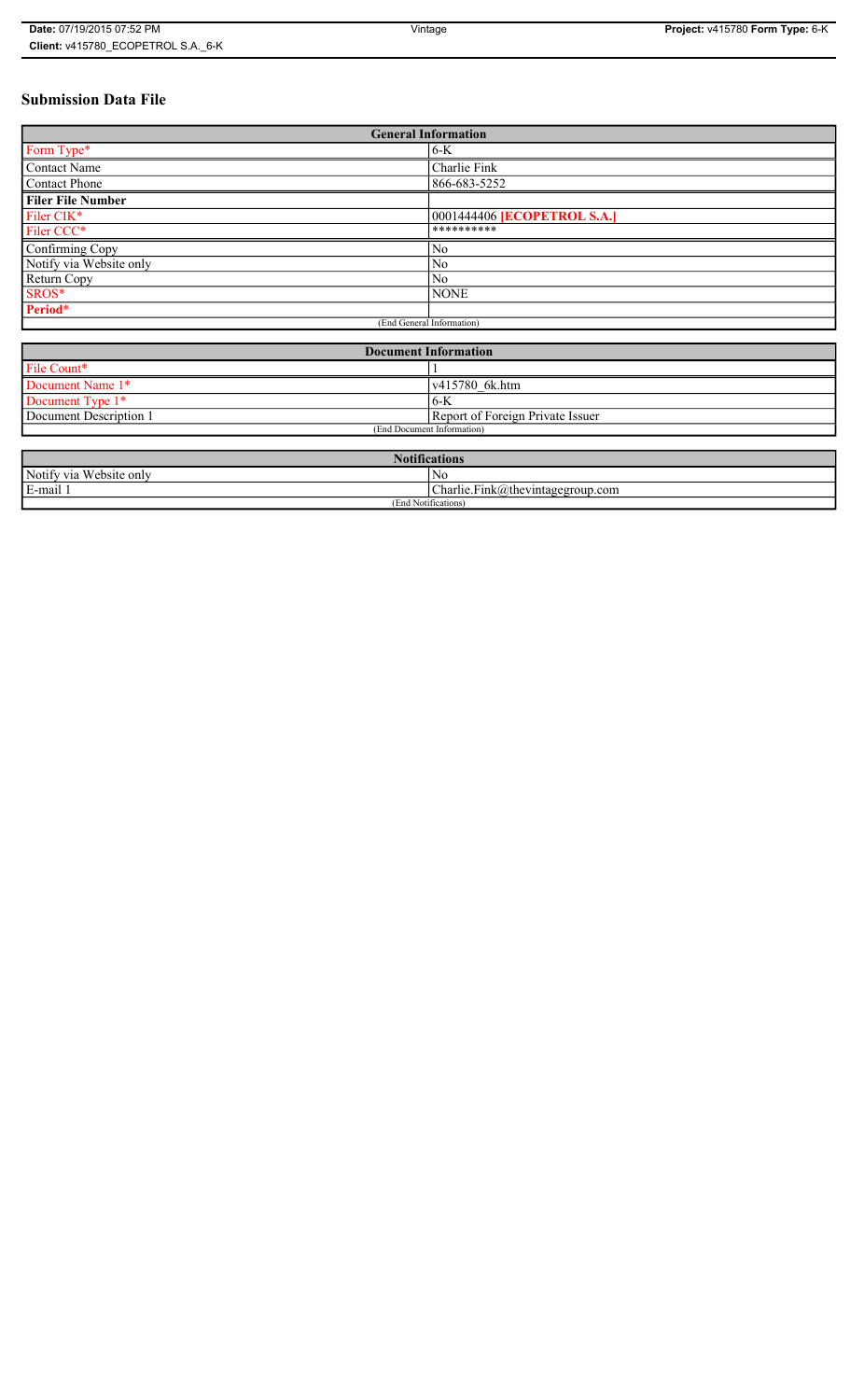#### **UNITED STATES SECURITIES AND EXCHANGE COMMISSION Washington, D.C. 20549**

### **FORM 6-K**

#### **REPORT OF FOREIGN PRIVATE ISSUER PURSUANT TO RULE 13a-16 OR 15d-16 UNDER THE SECURITIES EXCHANGE ACT OF 1934**

For the month of July, 2015 Commission File Number 001-34175

ECOPETROL S.A.

(Exact name of registrant as specified in its charter)

N.A.

(Translation of registrant's name into English)

COLOMBIA

(Jurisdiction of incorporation or organization)

Carrera 13 No. 36 – 24

BOGOTA D.C. – COLOMBIA

(Address of principal executive offices)

Indicate by check mark whether the registrant files or will file annual reports under cover of Form 20-F or Form 40-F.

Form 20-F  $\boxtimes$  Form 40-F  $\Box$ 

Indicate by check mark if the registrant is submitting the Form 6-K in paper as permitted by Regulation S-T Rule 101(b)(1)

Yes $\Box$  No  $\boxtimes$ 

Indicate by check mark if the registrant is submitting the Form 6-K in paper as permitted by Regulation S-T Rule 101(b)(7)

Yes  $\Box$  No  $\boxtimes$ 

Indicate by check mark whether the registrant by furnishing the information contained in this form is also thereby furnishing the information to the Commission pursuant to Rule 12g3-2(b) under the Securities Exchange Act of 1934.

 $Yes \Box No \boxtimes$ 

If "Yes" is marked, indicate below the file number assigned to the registrant in connection with Rule 12g3-2(b): 82- N/A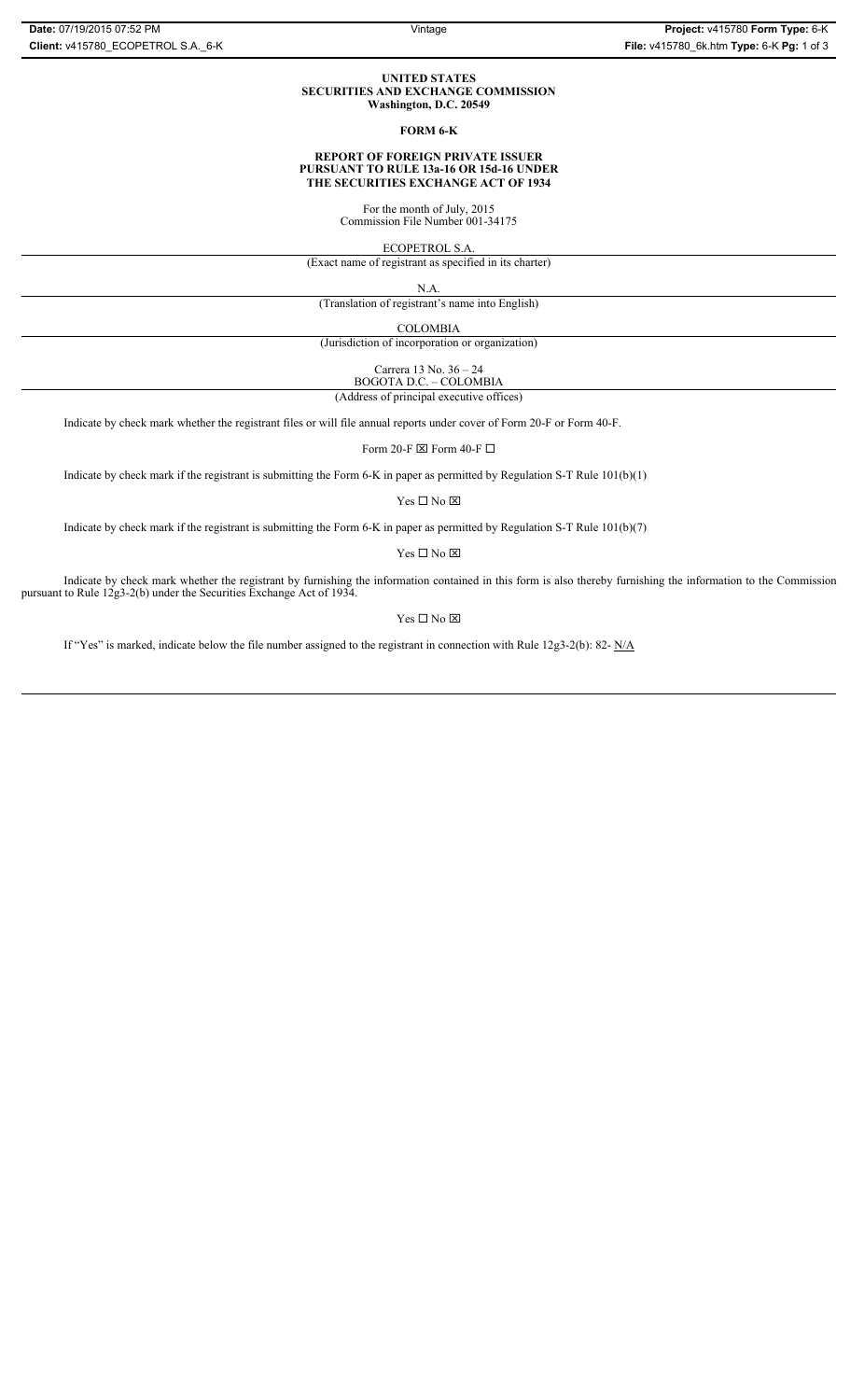# **ECOPETROL ANNOUNCES DECISIONS BY THE BOARD OF DIRECTORS**

Ecopetrol S.A. (BVC: ECOPETROL; NYSE: EC; TSX: ECP) hereby reports that, at the Board of Directors' meeting on Friday, July 17, 2015, the Board of Directors decided as follows:

1. To accept the resignation of Mr. Gonzalo Restrepo Lopez as member and chairman of the Board of Directors.

The Board of Directors gave special recognition to Mr. Restrepo's work as chairman, in which he placed his unique human, managerial and leadership qualities at Ecopetrol's service. The Board of Directors wishes him success in his new endeavor as a member of the government's negotiating team in the peace process in Havana.

- 2. To appoint Mr. Luis Fernando Ramirez, an independent Director, as the new chairman of the Board of Directors.
- 3. To appoint the engineer Hector Manosalva Rojas, currently Ecopetrol's Vice President of Development and Production, as the second alternate to Ecopetrol's President.
- 4. To appoint Ms. Juliana Alban as Corporate Vice President of Compliance, who will also act as the company's Compliance Officer.
	- The Corporate Vice Presidency of Compliance is a unit that was recently approved within Ecopetrol's organizational structure with the purpose of ensuring the highest standards of compliance and internal controls on the management of the company.

#### **Bogota, Colombia, July 19, 2015**

---------------------------------------

*Ecopetrol is the largest company in Colombia and is an integrated oil and gas company; it is among the top 40 oil companies in the world and among the top four oil companies in Latin America. Besides Colombia – where it generates over 60% of the national production – it has exploration and production activities in Brazil, Peru, and the US (Gulf of Mexico). Ecopetrol owns the largest refinery in Colombia, most of the pipeline and multi-product pipeline network in the country, and is significantly increasing its participation in bio-fuels.* 

*This release contains statements that may be considered forward looking statements within the meaning of Section 27A of the U.S. Securities Act of 1933 and Section 21E of the U.S. Securities Exchange Act of 1934. All forward-looking statements, whether made in this release or in future filings or press releases or orally, address matters that involve risks and uncertainties, including in respect of the Company's prospects for growth and its ongoing access to capital to fund the Company's business plan, among others. Consequently, changes in the following factors, among others, could cause actual results to differ materially from those included in the forward-looking statements: market prices of oil and gas, our exploration and production activities, market conditions, applicable regulations, the exchange rate, Ecopetrol's competitiveness and the performance of Colombia's economy and industry, to mention a few. We do not intend, and do not assume any obligation to update these forward-looking statements.*

# **For further information, please contact:**

**Head of Corporate Finance and Investor Relations** María Catalina Escobar Hoyos Phone: (+571) 234 5190 E-mail: investors@ecopetrol.com.co

**Media Relations (Colombia)**  Jorge Mauricio Tellez Phone: + 571-234-4329 e-mail: mauricio.tellez@ecopetrol.com.co

2